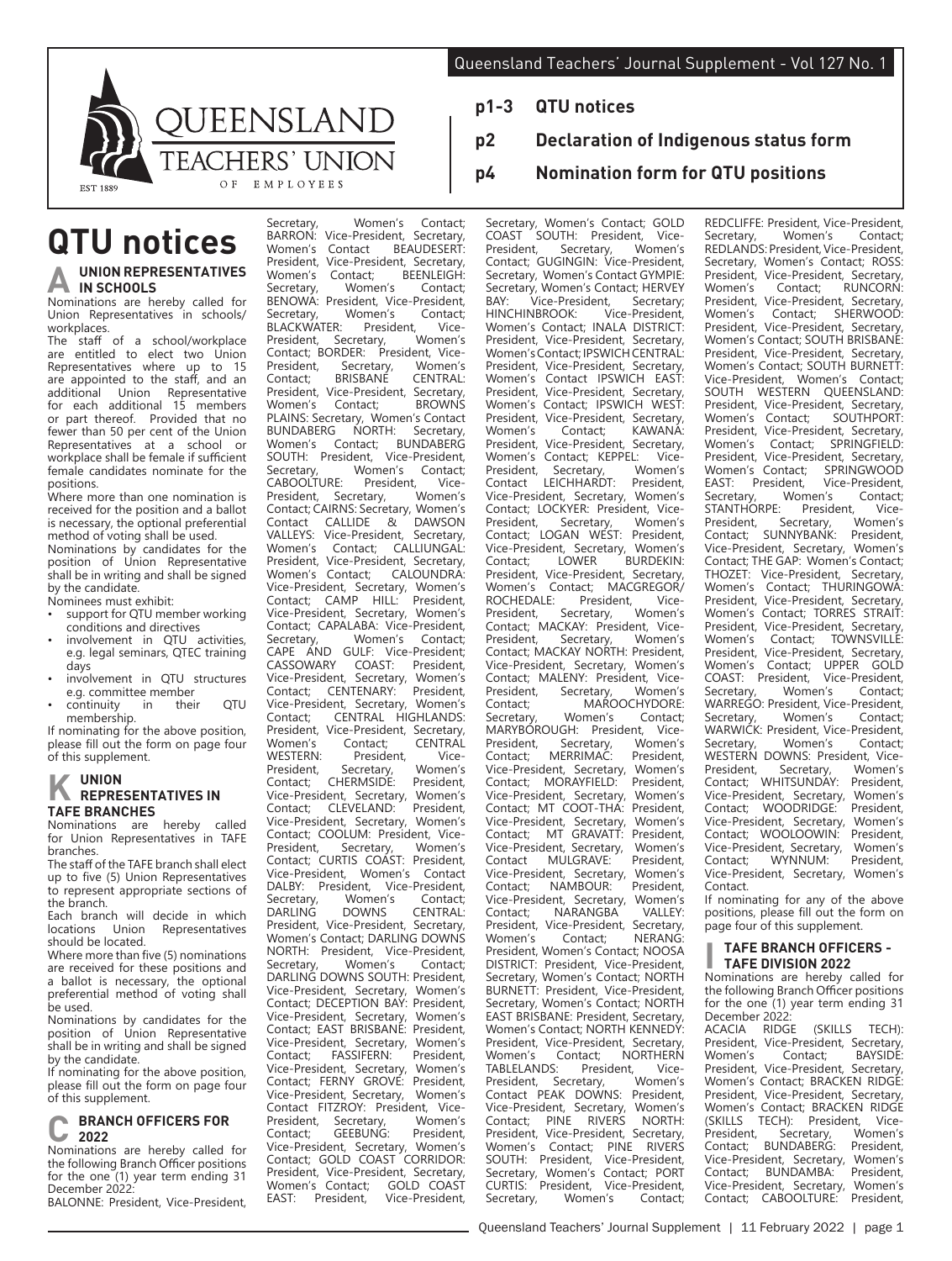

Vice-President, Secretary, Women's Contact; CAIRNS: President, Vice-President, Secretary, Women's Contact; DARLING DOWNS: President, Vice-President, Secretary, Women's Contact; EAGLE FARM (SKILLS TECH): President, Vice-President, Secretary, Women's Contact; EMERALD CQU: President, Vice-President, Secretary, Women's Contact; GLADSTONE CQU: President, Vice-President, Secretary, Women's Contact; GOLD COAST: President, Vice-President, Secretary, Women's Contact; GROVELY: President, Vice-<br>President, Secretary, Women's President, Secretary, Women's<br>Contact: LOGANLEA: President. LOGANLEA: Vice-President, Secretary, Women's Contact; MACKAY CQU: President, Vice-President, Secretary, Women's Contact; MARYBOROUGH: President, Vice-President, Secretary, Women's Contact; MOUNT ISA: President, Vice-President, Secretary, Women's<br>Contact; NAMBOUR: President, NAMBOUR: President, Vice-President, Secretary, Women's Contact; PIMLICO: President, Vice-<br>President, Secretary, Women's President, Secretary, Women's<br>Contact: ROCKHAMPTON COU ROCKHAMPTON CQU: President, Vice-President, Secretary,<br>Women's Contact: SOUTHBANK: Contact; SOUTHBANK: President, Vice-President, Secretary, Women's Contact; TOOWOOMBA: President, Vice-President, Secretary, Women's Contact; TQOL: President, Vice-President, Secretary, Women's Contact.

If nominating for the any of the above positions, please fill out the form on page four of this supplement.

# **L ABORIGINAL AND/OR TORRES STRAIT ISLANDER BRANCH CONTACTS FOR 2022**

Nominations are hereby called for<br>the following Aboriginal and/or following Aboriginal and/or Torres Strait Islander Branch Contacts for the one (1) year term ending 31 December 2022:

BALONNE, BARRON, BEAUDESERT, BEENLEIGH, BENOWA, BLACKWATER,<br>BORDER BRISBANE CENTRAL BORDER, BRISBANE<br>BROWNS PLAINS, BROWNS PLAINS, BUNDABERG<br>NORTH, BUNDABERG SOUTH, BUNDABERG CABOOLTURE, CAIRNS, CALLIDE & DAWSON VALLEYS, CALLIUNGAL, CALOUNDRA, CAMP HILL, CAPALABA, CAPE AND GULF, CASSOWARY<br>COAST, CENTENARY, CENTRAL COAST, CENTENARY, CENTRAL HIGHLANDS, CENTRAL WESTERN, CHERMSIDE, CLEVELAND, COOLUM, CURTIS COAST, DALBY, DARLING DOWNS CENTRAL, DARLING DOWNS NORTH, DARLING DOWNS SOUTH, DECEPTION BAY, EAST BRISBANE, FASSIFERN, FERNY GROVE, FITZROY, GEEBUNG, GOLD COAST CORRIDOR, GOLD COAST EAST, GOLD COAST<br>SOUTH, GUGINGIN, GYMPIE, SOUTH, GUGINGIN,<br>HERVEY BAY, HING HINCHINBROOK, INALA DISTRICT, IPSWICH CENTRAL, IPSWICH EAST, IPSWICH WEST, KAWANA, KEPPEL, LEICHHARDT, LOCKYER, LOGAN WEST, LOWER BURDEKIN, MACGREGOR/<br>ROCHEDALE, MACKAY, MACKAY MACKAY, MACKAY NORTH, MALENY, MAROOCHYDORE, MARYBOROUGH, MORAYFIELD, MT COOT-THA, MT GRAVATT, MULGRAVE, NAMBOUR,<br>NARANGBA VALLEY, NERANG, NARANGBA VALLEY, NERANG, NOOSA DISTRICT, NORTH BURNETT, NORTH EAST BRISBANE, NORTH KENNEDY, NORTHERN TABLELANDS, PEAK DOWNS, PINE RIVERS NORTH, PINE RIVERS SOUTH, REDCLIFFE,<br>REDLANDS, ROSS, RUNCORN, REDLANDS, ROSS,<br>SHERWOOD, SOUTH BRISBANE, SOUTH BURNETT, SOUTH WESTERN<br>QUEENSLAND, SOUTHPORT, QUEENSLAND, SOUTHPORT, SPRINGFIELD, SPRINGWOOD EAST, STANTHORPE, SUNNYBANK, THE<br>GAP, THOZET, THURINGOWA, GAP, THOZET, THURINGOWA, TORRES STRAIT, TOWNSVILLE, UPPER GOLD COAST, WARREGO, WARWICK, WESTERN DOWNS, WHITSUNDAY,<br>WOODRIDGE. WOOLOOWIN. WOOLOOWIN. WYNNUM.

If nominating for any of the above positions, please fill out the form on page four of this supplement,<br>including the declaration of the declaration Indigenous status if not previously provided.

## **L ABORIGINAL AND/OR TORRES STRAIT ISLANDER TAFE BRANCH CONTACTS FOR 2022**

Nominations are hereby called for the following Aboriginal and/or Torres Strait Islander TAFE Branch Contacts for the one (1) year term ending 31 December 2022:<br>ACACIA RIDGE

(SKILLS TECH), BAYSIDE, BRACKEN RIDGE, BRACKEN RIDGE (SKILLS TECH), BUNDABERG,<br>BUNDAMBA, CABOOLTURE, BUNDAMBA, CABOOLTURE, CAIRNS, DARLING DOWNS, EAGLE FARM (SKILLS TECH), EMERALD<br>COU, GLADSTONE COU, GOLD CQU, GLADSTONE ĈQU, GOLD<br>COAST, GROVELY, LOGANLEA, COAST, GROVELY, LOGANLEA,<br>MACKAY COU MARYBOROUGH CQU, MARYBOROUGH, MOUNT ISA, NAMBOUR, PIMLICO, ROCKHAMPTON CQU, SOUTHBANK, TOOWOOMBA, TQOL.

If nominating for any of the above positions, please fill out the form on page four of this supplement,<br>including the declaration of the declaration Indigenous status if not previously provided.

## **L ABORIGINAL AND/OR TORRES STRAIT ISLANDER AREA COUNCIL CONTACTS FOR 2022**

Nominations are hereby called for the following Aboriginal and/or Torres Strait Islander Area Council Contact positions for the remainder of the three (3) year term ending 31 March 2022:

GOLD COAST AREA COUNCIL, LOGAN REDLANDS AREA COUNCIL, METROPOLITAN CENTRAL AREA

COUNCIL, METROPOLITAN NORTH AREA COUNCIL, METROPOLITAN SOUTH AREA COUNCIL, SOUTH<br>
SOUTH AREA COUNCIL, SOUTH<br>
QUEENSLAND AREA COUNCIL, QUEENSLAND SUNSHINE COAST AREA COUNCIL, WIDE BAY AREA COUNCIL.

If nominating for any of the above positions, please fill out the form on page four of this supplement,<br>including the declaration of declaration Indigenous status if not previously provided.

#### **AREA COUNCIL WOMEN'S CONTACTS FOR 2022**

Nominations are hereby called for the following Area Council Women's Contact positions for the remainder of the three (3) year term ending 31 March 2022:

LOGAN REDLANDS AREA COUNCIL, METROPOLITAN CENTRAL AREA COUNCIL, METROPOLITAN SOUTH AREA COUNCIL, METROPOLITAN WEST LOGAN AREA COUNCIL,<br>SOUTH QUEENSLAND AREA QUEENSLAND COUNCIL.

If nominating for any of the above positions, please fill out the form on page four of this supplement.

#### **F AEU FEDERAL WOMEN'S CONFERENCE**

Nominations are hereby called for up to four (4) delegates to the AEU Federal Women's Conference to be held in Melbourne in October 2022 (date TBC). Together with the Vice-President and the Women's Coordinator, they will form the QTU delegation to the Conference.

Delegates have the opportunity to join in the debate and discussion on federal issues that impact on working women's lives. Elected delegates will be required to submit a report on the workshop/plenary session that they attend. Travel will be organised by the QTU/AEU as appropriate. Contact

| <b>DECLARATION OF INDIGENOUS STATUS</b>                                                                                                                                                                                                             |  | QTU/AEU(Q) Collection<br><b>Statement</b>                                                                                                                                            |                                                                                          |  |                                                                                     |
|-----------------------------------------------------------------------------------------------------------------------------------------------------------------------------------------------------------------------------------------------------|--|--------------------------------------------------------------------------------------------------------------------------------------------------------------------------------------|------------------------------------------------------------------------------------------|--|-------------------------------------------------------------------------------------|
| Nominees for Indigenous positions are required to submit, along with their nomination, a declaration of their<br>Indigenous status (unless previously provided) as follows:                                                                         |  | 1. For all matters relating<br>to personal information<br>collected about an individual<br>covered by the Privacy Act<br>(1988), the individual will<br>need to write to the General |                                                                                          |  |                                                                                     |
| 1. I am of Aboriginal/Torres Strait Islander* descent; and<br>2. I identify as an Aboriginal person/Torres Strait Islander*; and                                                                                                                    |  |                                                                                                                                                                                      |                                                                                          |  |                                                                                     |
|                                                                                                                                                                                                                                                     |  |                                                                                                                                                                                      | 3. *I am accepted as such by the #                                                       |  | Secretary, OTU, PO Box<br>1750, Milton LPO 4064.                                    |
|                                                                                                                                                                                                                                                     |  |                                                                                                                                                                                      | currently live; or                                                                       |  | 2. You may gain access to<br>personal information<br>about you, held by the<br>OTU. |
| (* Delete whichever is not applicable) (# Insert name of Community)<br>I make this solemn declaration by virtue of the Oaths Act 1867 and conscientiously believing the statements<br>contained in this declaration to be true in every particular. |  | 3. The information is<br>collected to ascertain your<br>eligibility to be elected to<br>an identified position.                                                                      |                                                                                          |  |                                                                                     |
|                                                                                                                                                                                                                                                     |  |                                                                                                                                                                                      | Signature entertainment and the Declared at ______________this _______day of _____20____ |  | 4. The Union will not disclose<br>this information to any<br>outside bodies.        |
| Before me <b>with a set of the contract of the set of the set of the set of the set of the set of the set of the set of the set of the set of the set of the set of the set of the set of the set of the set of the set of the s</b>                |  |                                                                                                                                                                                      |                                                                                          |  |                                                                                     |
| (signature of person before whom the declaration is made)                                                                                                                                                                                           |  |                                                                                                                                                                                      |                                                                                          |  |                                                                                     |
| (title of person before whom the declaration is made e.g. Justice of the Peace, Commissioner for Declarations or Solicitor)                                                                                                                         |  |                                                                                                                                                                                      |                                                                                          |  |                                                                                     |
|                                                                                                                                                                                                                                                     |  |                                                                                                                                                                                      |                                                                                          |  |                                                                                     |

#### *QTU/AEU(Q) Collection Statement*

*In the event of a dispute concerning the Indigenous status of a member, a member may be required to provide supporting documentation.*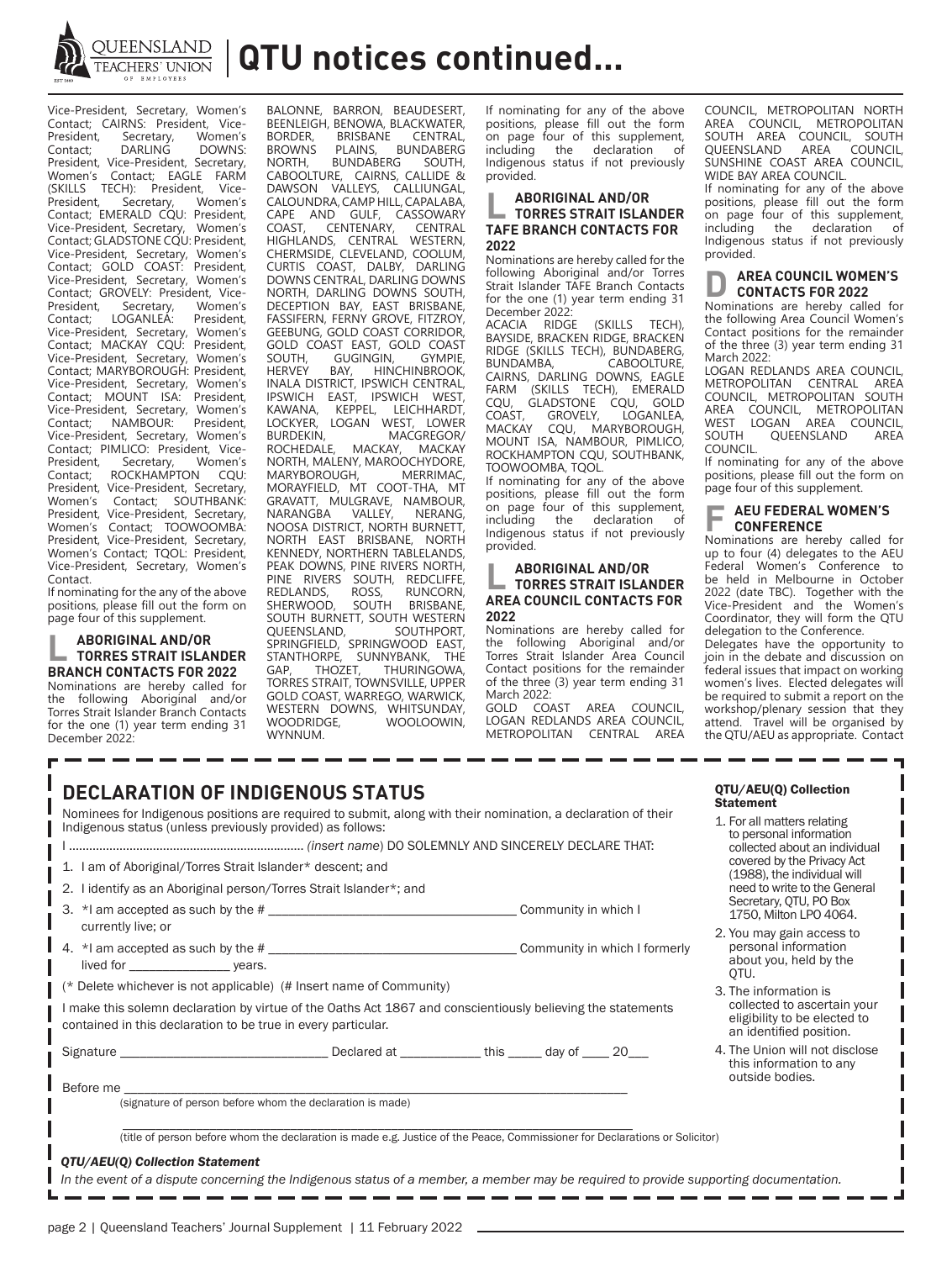the QTU Women's Coordinator for more information.

Election to be by Council.

If nominating for the above position, please fill out the form on page four of this supplement.

Please note: QTU policy states that the QTU delegation to the AEU Federal Women's Conference shall include at least one Aboriginal and Torres Strait Islander member when at least one nomination is received.

# **F ANNA STEWART MEMORIAL PROJECT**

Nominations are hereby called for two (2) women Union members to participate in the Anna Stewart Memorial Project.

This is a two week program, generally conducted in Term 3. The successful candidates will need to be absent on special leave from their school/ workplace for the entire two week period.

The QTU will also meet travel and accommodation expenses for<br>country participants Successful country participants. participants are required to submit a report to the QCU at the conclusion of the project.

Election to be by Council.

If nominating for the above position, please fill out the form on page four of this supplement.

#### **F YALUKIT YULENDJ (AEU NATIONAL ABORIGINAL & TORRES STRAIT ISLANDER EDUCATION COMMITTEE) (TAFE DIVISION)**

Nominations are hereby called for one (1) QTU TAFE candidate of Aboriginal or Torres Strait Islander descent to be endorsed as the AEU National Aboriginal and Torres Strait Islander Education Committee (TAFE Division) Federal Delegate for the two (2) year term ending 31 December 2023.

Election to be by TAFE Council.

If nominating for the above position, please fill out the form on page four of this supplement. Nominees will be required to submit, along with their nomination, a declaration of their Indigenous status (unless previously provided) and may be required to submit supporting documentation in line with that approved and used by peak Indigenous councils (see form on page two of this supplement).

#### **F PROFESSIONAL EXPERIENCE ADVISORY COMMITTEE, JAMES COOK UNIVERSITY (CAIRNS CAMPUS)**

Nominations are hereby called for one (1) Union Representative on the Professional Experience Advisory Committee, James Cook University (Cairns Campus) for a two (2) year term ending December 2023.

The committee meets approximately four times per year to advise and review policy and procedures for the school experience program and to maintain close liaison and facilitate integration between schools, the university and employing authorities. Election to be by the relevant Area Council.

If nominating for the above position, please fill out the form on page four of this supplement.

## **F PROFESSIONAL EXPERIENCE ADVISORY COMMITTEE, JAMES COOK UNIVERSITY (TOWNSVILLE CAMPUS)**

Nominations are hereby called for one (1) Union Representative on the Professional Experience Advisory Committee, James Cook University (Townsville Campus) for the two (2) year term ending December 2023.

The committee meets approximately four times per year to advise and review policy and procedures for the school experience program and to maintain close liaison and facilitate integration between schools, the university and employing authorities. Election to be by the relevant Area Council.

If nominating for the above position, please fill out the form on page four of this supplement.

# **F QCU UNIONS FOR REFUGEES WORKING COMMITTEE**

are hereby called for one (1) QTU nominee to the<br>Queensland Council of Union's Council of Union's<br>Refugees Working Unions for Committee for the remainder of the one (1) year term ending 31 December 2022. The committee's primary objective is to advocate for the rights of refugees in line with Australia's humanitarian obligations and to develop and maintain<br>relationships with community relationships organisations operating with the refugee rights sphere. Meetings may be held up to ten times per year.

Election to be by Council. If nominating for the above position, please fill out the form on page four of this supplement.

# **G QTU NOMINEES – PROMOTION SELECTION PANELS**

The QTU is represented by nominees on all promotion selection panels for classified teaching positions. Nominees must exhibit:

- support for QTU member working conditions and directives
- involvement in OTU activities. e.g. legal seminars, QTEC training days
- involvement in QTU structures e.g. committee member
- continuity in their QTU membership
- previous completion of QTU promotion panel training or a commitment to undertake QTU promotion panel training
- that they hold a promotional position.

Members wishing to be considered for promotion panel nomination are invited to nominate by completing the form on page four of this supplement.

Upon receipt of nominations, advice will be sought from QTU branches on the suitability of nominees, prior to the final decision on endorsement by State Council.

#### **F QUEENSLAND CURRICULUM AND ASSESSMENT AUTHORITY (QCAA) K-10 CURRICULUM AND ASSESSMENT COMMITTEE**

Nominations are hereby called for one (1) QTU representative on the Queensland Curriculum and Assessment Authority (QCAA) K-10 Curriculum and Assessment Committee for the three (3) year term commencing May Council 2022 or other such term as determined by Council/Conference.

The committee will meet at least four (4) times a year in Brisbane to consider the ongoing implementation of the K-10 curriculum in Queensland. Election to be by Council.

If nominating for the above position, please fill out the form on page four of this supplement.

#### **F QUEENSLAND CURRICULUM AND ASSESSMENT AUTHORITY (QCAA) SENIOR SECONDARY CURRICULUM, ASSESSMENT AND CERTIFICATION COMMITTEE**

are hereby called for one (1) QTU representative on the Queensland Curriculum and Assessment Authority (QCAA) Senior Secondary Curriculum, Assessment and Certification Committee for the three (3) year term commencing at May Council 2022 or other such term as determined by Council/ Conference.

The Committee will meet at least four (4) times a year in Brisbane to consider the ongoing implementation of the 7-12 curriculum in Queensland.

Election to be by Council. If nominating for the above position,

please fill out the form on page four of this supplement.

#### **F REMOTE AREA TEACHER EDUCATION PROGRAM (RATEP) MANAGEMENT COMMITTEE**

Nominations are hereby called for one (1) QTU nominee to the RATEP Management Committee for the remainder of the one (1) year term ending December 2022. DET partners with TNQ TAFE and JCU for this community-based program which aims to increase the number of qualified Indigenous teachers and paraprofessionals employed<br>in Queensland schools The in Queensland schools. committee meets three (3) times per year alternating between JCU Townsville and TNQ TAFE, Cairns. A QTU nominee has been included on the committee to provide advice and oversee the implementation of RATEP.

Election to be by Council.

If nominating for the above position, please fill out the form on page four of this supplement.

## **E GANDU JARJUM – ABORIGINAL AND TORRES STRAIT ISLANDER EDUCATION COMMITTEE**

Nominations are hereby called for the following members of Gandu Jarjum (the Aboriginal and Torres Strait Islander Education Committee) for the remainder of the three (3) year term ending May Council 2023 or such other term as determined by Council/Conference:

Far North Queensland (including Leichhardt Branch) – one (1) delegate North Queensland - one (1) delegate Sunshine Coast (including Wide Bay) - one (1) delegate

At least two (2) of the delegates on Gandu Jarjum must be Torres Strait Islander members.

Unless already provided, nominees for positions on Gandu Jarjum will be required to submit, along with their nomination, a declaration of their Indigenous status and may be required to submit supporting documentation in line with that approved and used by peak Indigenous councils (see form on page two of this supplement).

The Committee will meet at least four times a year. These meetings will be face to face, however at least one or more of these meetings may be held outside Brisbane subject to travel arrangements. Meetings will be scheduled for weekends or other non-working days. All other meetings of the Committee will be held via teleconference.

Election to be by Council.

If nominating for the above position, please fill out the the form on page four of this supplement

#### **E SPECIAL EDUCATION COMMITTEE**

Nominations are hereby called for one (1) member of the Special Education Committee, one of whom will be an Aboriginal and/or Torres Strait Islander where one nominates, for the remainder of the three (3) year term ending May Council 2023 or such other term as determined by Council/Conference.<br>The Committee

Committee usually meets monthly after school hours at The Teachers' Building, Milton, and is responsible for the development of appropriate policies in the area of special education.

Election to be by Council

If nominating for the above position, please fill out the form on page four of this supplement.

#### **E WORKING CONDITIONS COMMITTEE**

Nominations are hereby called for one (1) member of the Working Conditions Committee, one of whom will be an Aboriginal and/or Torres Strait Islander where one nominates, for the remainder of the three (3) year term ending May Council 2023 or such other term as determined by Council/Conference.

The Committee will usually meet quarterly (or more frequently if required) after school hours at The Teachers' Building, Milton, and is responsible for matters pertaining to the industrial conditions of members,<br>workload issues, workplace workload issues, workplace consultation and other emerging issues that impact on members' working conditions. Teleconference facilities will be available. Election to be by Council

If nominating for the above position, please fill out the form on page four of this supplement.